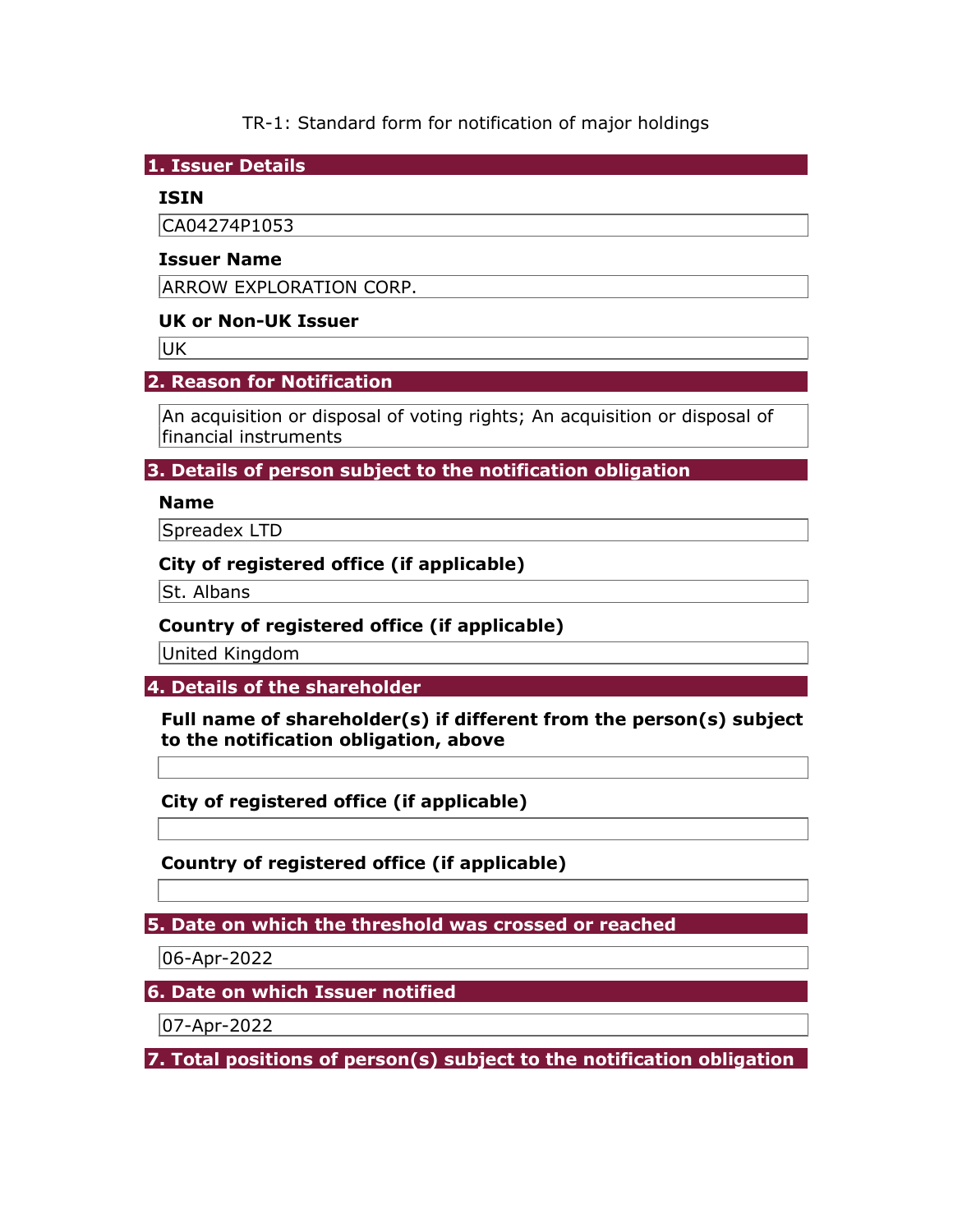|                                                                                          | % of voting<br>rights attached<br>to shares (total<br>of $8.A$ ) | % of voting rights<br>through financial<br>instruments (total<br>of $8.B 1 + 8.B 2)$ | <b>Total of both</b><br>in $% (8.A +$<br>8.B) | <b>Total number of</b><br>voting rights<br>held in issuer |
|------------------------------------------------------------------------------------------|------------------------------------------------------------------|--------------------------------------------------------------------------------------|-----------------------------------------------|-----------------------------------------------------------|
| Resulting<br>situation on the<br>date on which<br>threshold was<br>crossed or<br>reached | 1.601800                                                         | 3.090100                                                                             | 4.691900                                      | 10012159                                                  |
| Position of<br>previous<br>notification (if<br>applicable)                               | 2.560800                                                         | 3.336500                                                                             | 5.897300                                      |                                                           |

### 8. Notified details of the resulting situation on the date on which the threshold was crossed or reached

### 8A. Voting rights attached to shares

| <b>Class/Type of</b><br>shares ISIN<br>code(if possible) | Number of direct<br>voting rights<br>(DTR5.1) | voting rights<br>(DTR5.2.1) | Number of indirect % of direct voting<br>rights (DTR5.1) | $\%$ of indirect<br>voting rights<br>(DTR5.2.1) |
|----------------------------------------------------------|-----------------------------------------------|-----------------------------|----------------------------------------------------------|-------------------------------------------------|
| CA04274P1053                                             | 3418108                                       |                             | 1.601800                                                 |                                                 |
| Sub Total 8.A                                            | 3418108                                       |                             | 1.601800%                                                |                                                 |

# 8B1. Financial Instruments according to (DTR5.3.1R.(1) (a))

| <b>Type of financial</b><br>instrument | <b>Expiration date</b> | <b>Exercise/conversion</b><br>period | <b>Number of voting</b><br>rights that may be<br>acquired if the<br>instrument is<br>exercised/converted | % of voting<br>rights |
|----------------------------------------|------------------------|--------------------------------------|----------------------------------------------------------------------------------------------------------|-----------------------|
| CFD/Spreadbet                          |                        |                                      | 6594051                                                                                                  | 3.090100              |
| Sub Total 8.B1                         |                        |                                      | 6594051                                                                                                  | 3.090100%             |

### 8B2. Financial Instruments with similar economic effect according to (DTR5.3.1R.(1) (b))

| <b>Type of</b><br>financial<br>instrument | <b>Expiration</b><br>date | Exercise/conversion<br>period | <b>Physical or cash</b><br>settlement | Number of<br>votina riahts | $\mathcal{O}_0$ of voting<br><b>rights</b> |
|-------------------------------------------|---------------------------|-------------------------------|---------------------------------------|----------------------------|--------------------------------------------|
| Sub Total 8.B2                            |                           |                               |                                       |                            |                                            |

### 9. Information in relation to the person subject to the notification obligation

1. Person subject to the notification obligation is not controlled by any natural person or legal entity and does not control any other